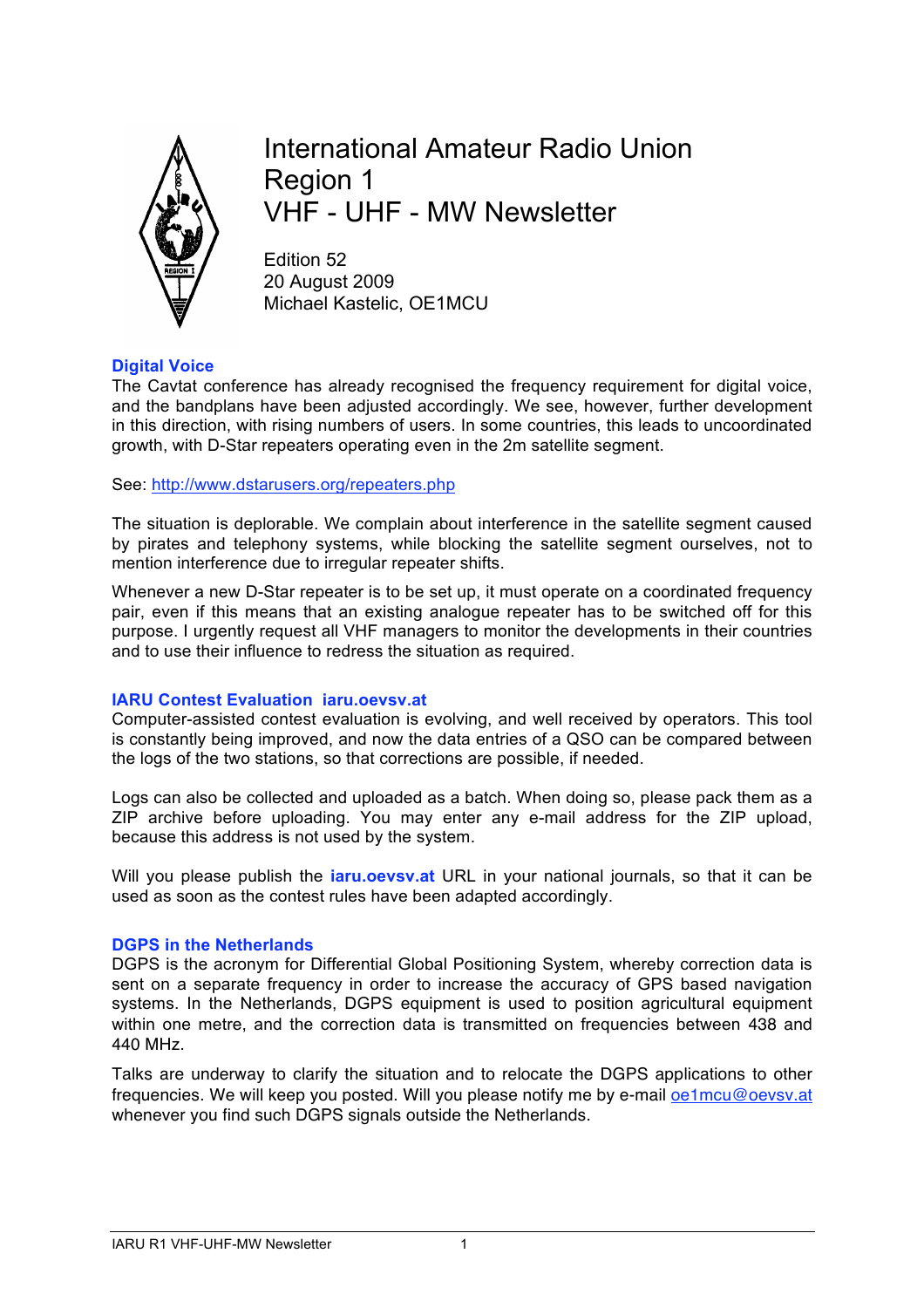# **WRC 2012 (contributed by Murray, G6JYB)**

Originally set for late 2011, the next World Radio Conference is now set for 23<sup>rd</sup> January to  $17<sup>th</sup>$  February 2012 in Geneva. There are several Agenda Items (AI) that are of interest to Amateurs including these in the VHF & Microwave ranges:-

### **AI-1.6: Bands above 275GHz**

Some countries already permit amateur use at these frequencies including Austria, Germany and the USA. The Agenda Item itself is concerned with a review of the huge amounts of spectrum designated for passive services such as Radio Astronomy under Radio-Regulation RR5.565. There is an opportunity for IARU to highlight our interest in either allocations or licence exempt access to these frequencies, where pioneering equipment and QSOs are already occurring – particularly because there are so few ground-based observatories using them, making sharing easy.

## **AI 1-14: VHF Radars in the 30-300MHz range**

Below 300MHz there is no international allocation to the Radiolocation Service (ie radars). One of the more relevant items is the one for a future allocation for VHF radars of a few MHz bandwidth. Whilst amateur bands are not directly the target, one of the candidate bands is 142-144MHz – right next to our weak-signal long range DX interests.

VHF Radars are being developed for a variety of applications including space object/debris tracking, counter-stealth and airborne sideways looking surveillance. The IARU-R1 ERC is aware that this item poses a real challenge if 142-144 is selected along with some slots in the lower frequency ranges

#### **AI 1.15: Oceanographic Radars in the 3-50MHz Range**

HF/VHF Surface wave radars based along a coastline or on larger ships could be also be a problem depending on the bands selected. Whilst their frequency may move, fortunately their bandwidth and the low phase noise that they use to resolve doppler is helpful. However they are of course able to transmit over significant ranges.

IARU is keen to progress other items including a band around 500kHz, a future opportunity to get 50MHz formally allocated, and watches other items that may pose a problem.

# **OTHER NEWS (contributed by Murray, G6JYB)**

#### **New Car Radars**

RSGB and IARU-R1 are contributing inputs to CEPT FM47, which is considering two new forms of Car Short Range Radar (SRR) in the 24GHz band. Following the commercial failure of the original 24GHz wideband SRR, some companies have proposed a new totally unrestricted system (SRR26G) over 24-29GHz. RSGB and IARU consider this a much greater threat than the previous system and favour a far less harmful new alternative called 24NB-WLAM which would just use 24.05-24.5GHz, protecting our Primary microwave allocation.

#### **2.3GHz Band**

AT WRC-07 whilst other Regions chose this band for 4G LTE/Wimax, Europe did not. However recent events in several places show this is changing, representing a major challenge for Microwave narrowband and ATV users. Recently Ireland had a consultation 'releasing' the band, which was responded to by IRTS and the UK Microwave Group who were keen to keep such new systems away from 2300-2330 in line with the priorities discussed at Cavtat. All Member Societies are asked to be vigilant in case we lose a band with considerable potential for DX and Data/TV